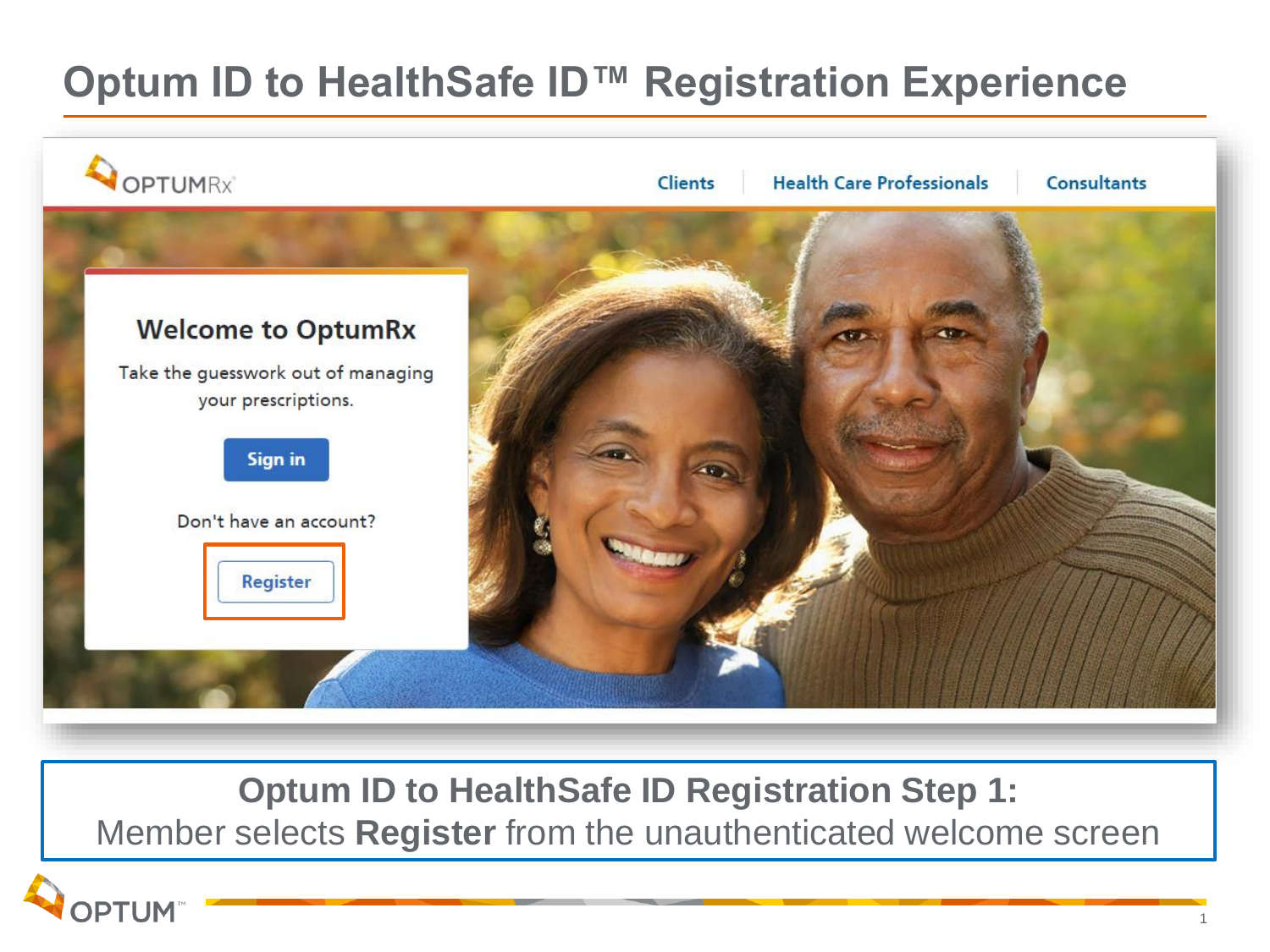## **HealthSafe ID™ Registration Step 1**

OPTUM

|                                                                                                                    | <b>OPTUMRx</b>                                                                                              |                                                 |                                                                                                                                                                                                                                                               |  |
|--------------------------------------------------------------------------------------------------------------------|-------------------------------------------------------------------------------------------------------------|-------------------------------------------------|---------------------------------------------------------------------------------------------------------------------------------------------------------------------------------------------------------------------------------------------------------------|--|
|                                                                                                                    | m Optumrx.com > HealthSafe ID                                                                               |                                                 |                                                                                                                                                                                                                                                               |  |
|                                                                                                                    | <b>Personal Information</b>                                                                                 | $\overline{2}$<br>Create account                | $\mathbf{3}$<br>Confirm information                                                                                                                                                                                                                           |  |
| Step 1<br><b>Enter eligibility</b><br>information                                                                  | This website uses HealthSafe ID™ to ensure the security of your personal health<br>information.             |                                                 | Register   Sign in                                                                                                                                                                                                                                            |  |
| • Include First Name, Last<br>Name, Date of Birth and<br>Member ID<br>• Add in Zip Code as<br>required information | All fields required unless indicated as optional<br>First name must:<br><b>First name</b><br>Member ID card | >Match what is on your                          | Already have a HealthSafe ID?<br>Sign in now $\geq$<br>Not sure if you have a HealthSafe ID?<br>Register now and we'll check to see if you already<br>have one. If you've forgotten your username or<br>password we'll help you find those too.<br>Need help? |  |
|                                                                                                                    | <b>Last name</b>                                                                                            | >Include any spaces or<br>dashes as they appear |                                                                                                                                                                                                                                                               |  |
|                                                                                                                    | Date of birth<br>You must be 13 or older to access this website<br>mm/dd/yyyy                               |                                                 | Call us toll-free at 1-877-844-4999<br>Monday to Friday 8 a.m. - 10 p.m. ET                                                                                                                                                                                   |  |
|                                                                                                                    | Zip code                                                                                                    |                                                 |                                                                                                                                                                                                                                                               |  |
|                                                                                                                    | Do you have your member ID card? (Fig. Help me find this number<br>$\bigcirc$ Yes<br>$\bigcirc$ No          |                                                 |                                                                                                                                                                                                                                                               |  |
|                                                                                                                    | <b>Continue</b>                                                                                             |                                                 |                                                                                                                                                                                                                                                               |  |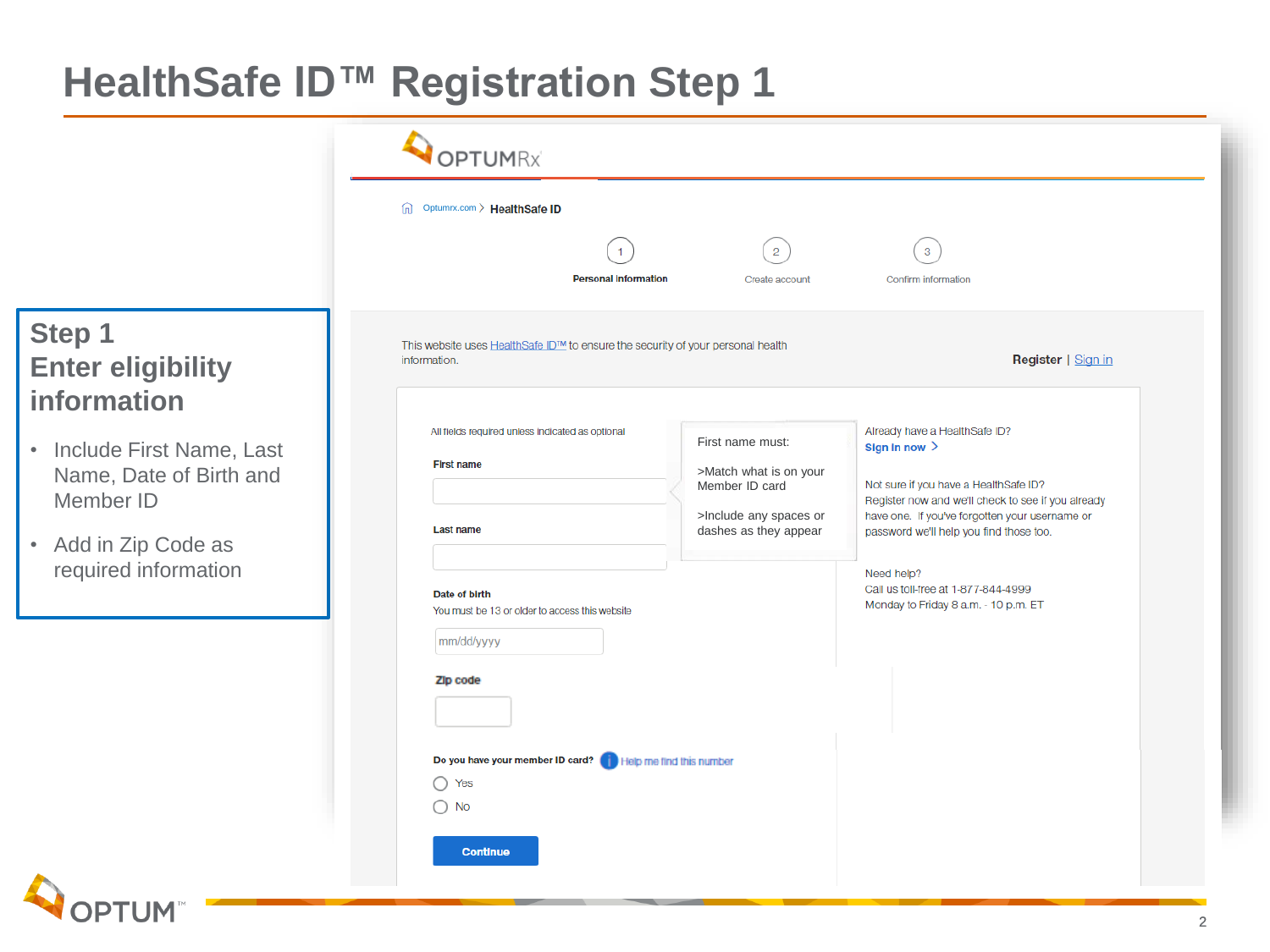### **HealthSafe ID™ Registration Step 2**

|                                                          | OPTUMRX                                                                                                                                                          |  |  |  |  |
|----------------------------------------------------------|------------------------------------------------------------------------------------------------------------------------------------------------------------------|--|--|--|--|
|                                                          | fil Optumrx.com HealthSafe ID                                                                                                                                    |  |  |  |  |
|                                                          | $\left( \frac{1}{2} \right)$<br>$\mathbf{3}$<br>Personal information<br>Confirm information<br><b>Create account</b>                                             |  |  |  |  |
|                                                          | Create your HealthSafe ID™ account by completing the fields below.                                                                                               |  |  |  |  |
|                                                          | Need help?<br>All fields required unless indicated as optional<br>Call us toll-free at 1-877-844-4999<br>Monday to Friday 8 a.m. - 10 p.m. ET<br><b>Username</b> |  |  |  |  |
| Step 2:<br><b>Create Username and</b><br><b>Password</b> | Password<br>Confirm password                                                                                                                                     |  |  |  |  |
|                                                          | Email Why we need your email                                                                                                                                     |  |  |  |  |
|                                                          | <b>Confirm email</b><br>If you ever have trouble signing in, how would you like us to confirm your identity?                                                     |  |  |  |  |
|                                                          | Select one<br>▼<br>Remember me on this device (optional)<br>By selecting this checkbox, I have reviewed and agree to the Terms of                                |  |  |  |  |
|                                                          | Use, Privacy Policy and the Consumer Communications Notice.<br><b>Create my ID</b>                                                                               |  |  |  |  |
|                                                          |                                                                                                                                                                  |  |  |  |  |
| <b>OPTUM</b>                                             |                                                                                                                                                                  |  |  |  |  |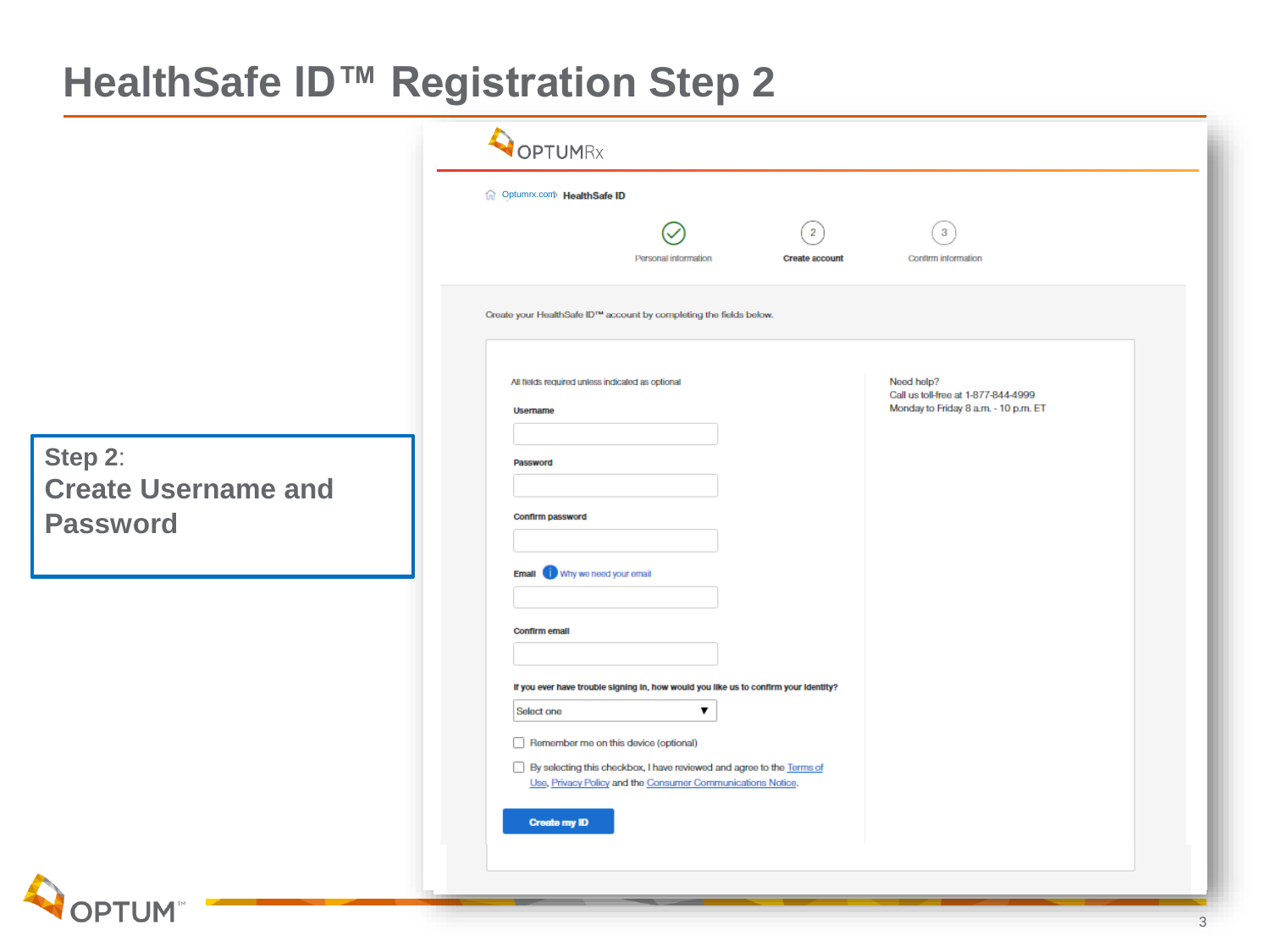### **HealthSafe ID™ Registration Step 2**

|                                                            | in Optumrx.com > HealthSafe ID                                                            |                                                                                                                          |                |                                            |  |  |
|------------------------------------------------------------|-------------------------------------------------------------------------------------------|--------------------------------------------------------------------------------------------------------------------------|----------------|--------------------------------------------|--|--|
| Step 3:<br>Select a<br>method to<br>confirm<br>information |                                                                                           | Personal information                                                                                                     | Create account | 3<br><b>Confirm information</b>            |  |  |
|                                                            |                                                                                           | Your HealthSafe ID™ has been created. To keep your account secure we must<br>confirm your information before proceeding. |                |                                            |  |  |
|                                                            |                                                                                           | Select one of the following methods to confirm your information.                                                         |                |                                            |  |  |
|                                                            |                                                                                           |                                                                                                                          |                | F                                          |  |  |
|                                                            |                                                                                           | Email me                                                                                                                 | Call me*       | Text me*                                   |  |  |
|                                                            | Need help?<br>Call us toll-free at 1-877-844-4999<br>Monday to Friday 8 a.m. - 10 p.m. ET |                                                                                                                          |                | *Messaging, voice and data rates may apply |  |  |